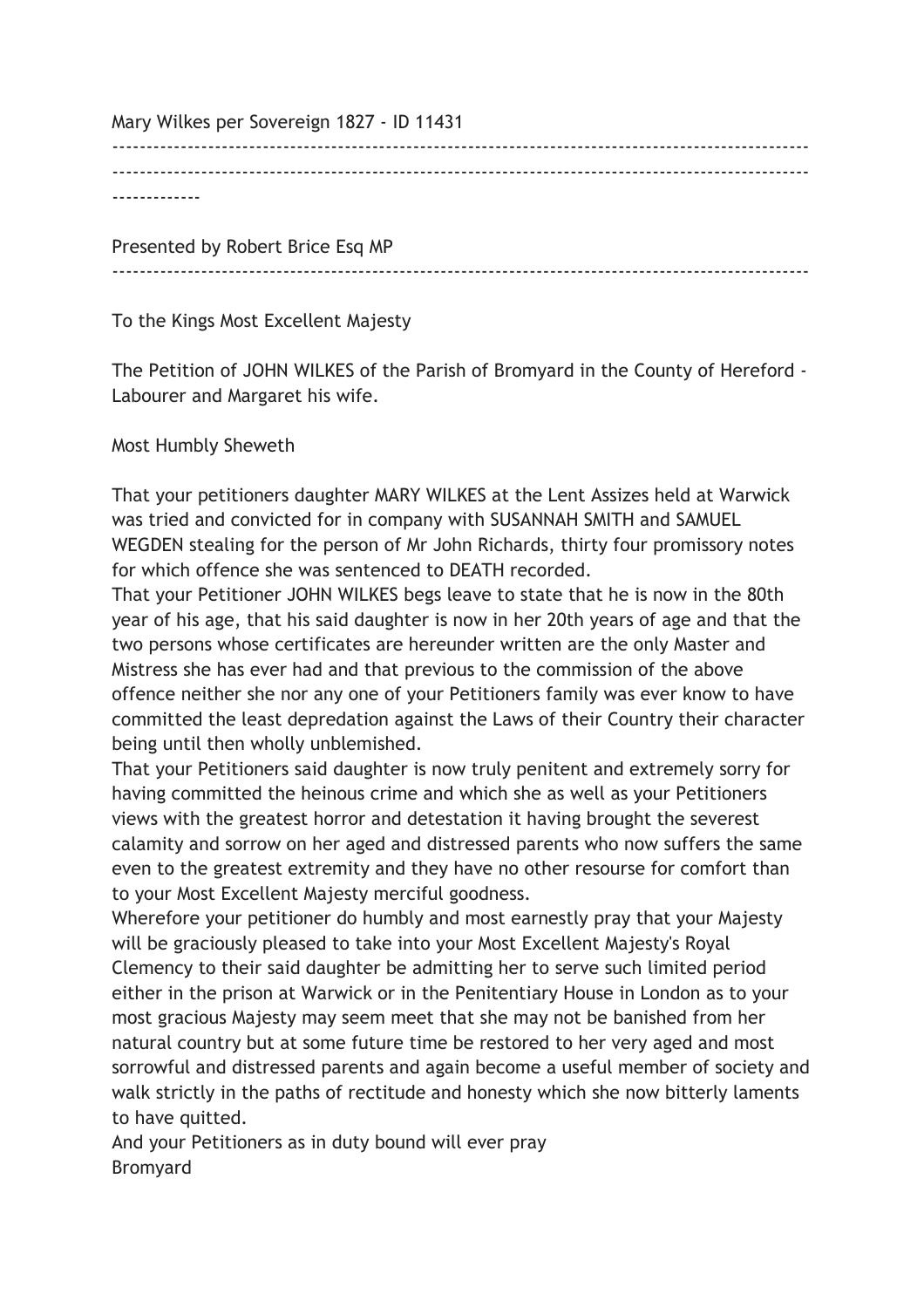28th June 1827 ------------------------------------------------------------------------------------------------------ ------------------------------------------------------------------------------------------------------

---------

Bromyard 19th June 1827

This is to certify that the unfortunate girl MARY WILKES lived with me twelve months during which time she conducted herself as a steady sober and honest servant.

Thomas Johnson ------------------------------------------------------------------------------------------------------ ------------------------------------------------------------------------------------------------------ -----------

**Worcester** 27th June 1827

The person above allowed to live with me for the space of two years during which period she conducted herself so much to my satisfaction that I should not hesitate in taking of her again into my service Mary Ann Howe ------------------------------------------------------------------------------------------------------

------------------------------------------------------------------------------------------------------

------

Peter Warburton - Church Warden of Bromyard Thomas Johnson Richard Bradham William Deveroux William Phillips James Annis And 15 other signatures.

MARY WILKES WARWICK 1827 STEALING FROM THE PERSON TRANSPORTATION FOR LIFE SOURCE - HOME OFFICE CRIMINAL PETITIONS SERIES 1 SERIES - HO 17

PIECE NUMBER - 62